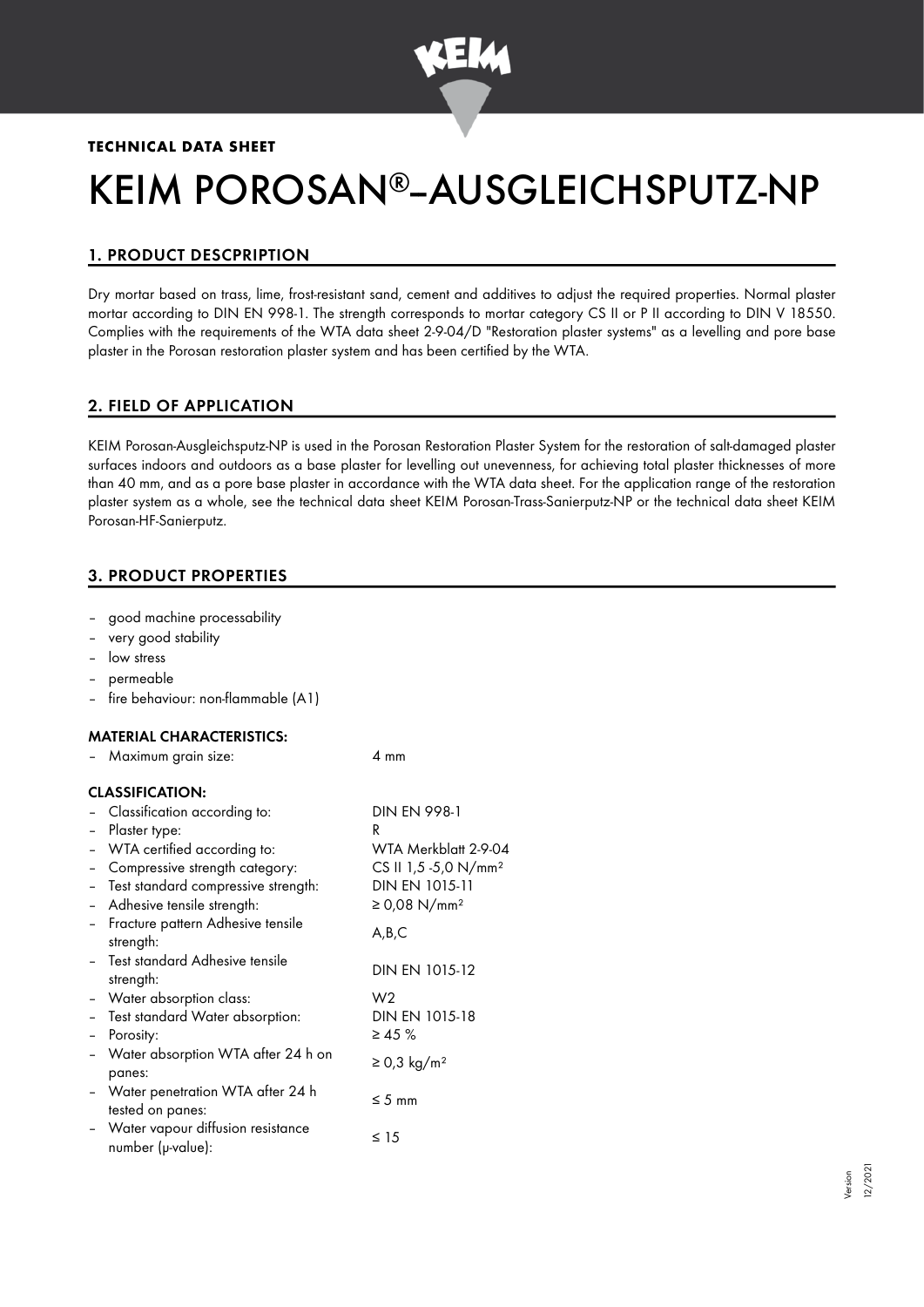#### COLOUR SHADES:

grey

## 4. APPLICATION INSTRUCTIONS

#### APPLICATION CONDITIONS:

Ambient and substrate temperature ≥ 5 °C during application and drying. Do not apply in direct sunlight or on sun-heated substrates. Protect surfaces from direct sun, wind and rain during and after application.

#### PREPARATION OF MATERIAL / MIXING & CONVEYING:

Application can be performed by hand or by machine. Manual application: Mix KEIM Porosan-Ausgleichsputz-NP with approx. 4,3 - 5 l of clean water per bag with a power stirrer to a stiff-plastic consistency without lumps and allow to mature briefly. Do not mix longer than 2 minutes. Machine application: KEIM Porosan-Ausgleichsputz-NP can be processed with common mixing pumps (e.g. PFT G4, G5 Putzknecht S48, m-tec M3) without postmixers and without air entraining screw jackets. Free fall mixers, compulsory mixers and other

mixers which produce elevated air contents are not suitable. Under no circumstances should material that has already stiffened be remixed with water.

#### LAYERING SYSTEM:

Fill depressions, holes with KEIM Porosan-Ausgleichsputz-NP, level other unevenness with a layer of KEIM Porosan-Ausgleichsputz-NP with at least a thickness of 10 mm. If the required thickness exceeds 25 mm or under other unfavourable conditions, apply several layers. Roughen the surface well and allow to stand. Dry sweep off any salts that have penetrated the surface in the meantime before continuing with the plaster structure. Further plaster application is carried out with KEIM Porosan-Trass Sanierputz-NP or KEIM Porosan-HF-Sanierputz in accordance with the relevant technical data sheets.

#### AFTERTREATMENT:

KEIM Porosan-Ausgleichsputz-NP must be protected from drying out too quickly due to sun or wind, or kept moist if necessary. In damp rooms (rel. humidity above 65 %), the humidity must be reduced by careful heating and ventilation or dehumidification so that the restoration render can dry out within 10 days. The building owner must be informed that such rooms must also be adequately heated and ventilated during subsequent use.

#### CONSUMPTION:

#### approx. 1,2 kg/m² per mm

These material consumption values are guide values for smooth substrates. Exact consumption values must be determined by means of test areas.

#### CLEANING OF TOOLS:

Clean tools, machines and mixers immediatley after use with water. In hardened state only a mechanical removal is possible.

## 5. PACKAGING

| <b>Container content</b> | Unit of measure | Quantity on pallet | Type of container |  |
|--------------------------|-----------------|--------------------|-------------------|--|
|                          | ĸg              |                    | baq               |  |

## 6. STORAGE

| max. storage time |           | <b>Storage conditions</b> |  |
|-------------------|-----------|---------------------------|--|
|                   | 12 months | drv                       |  |